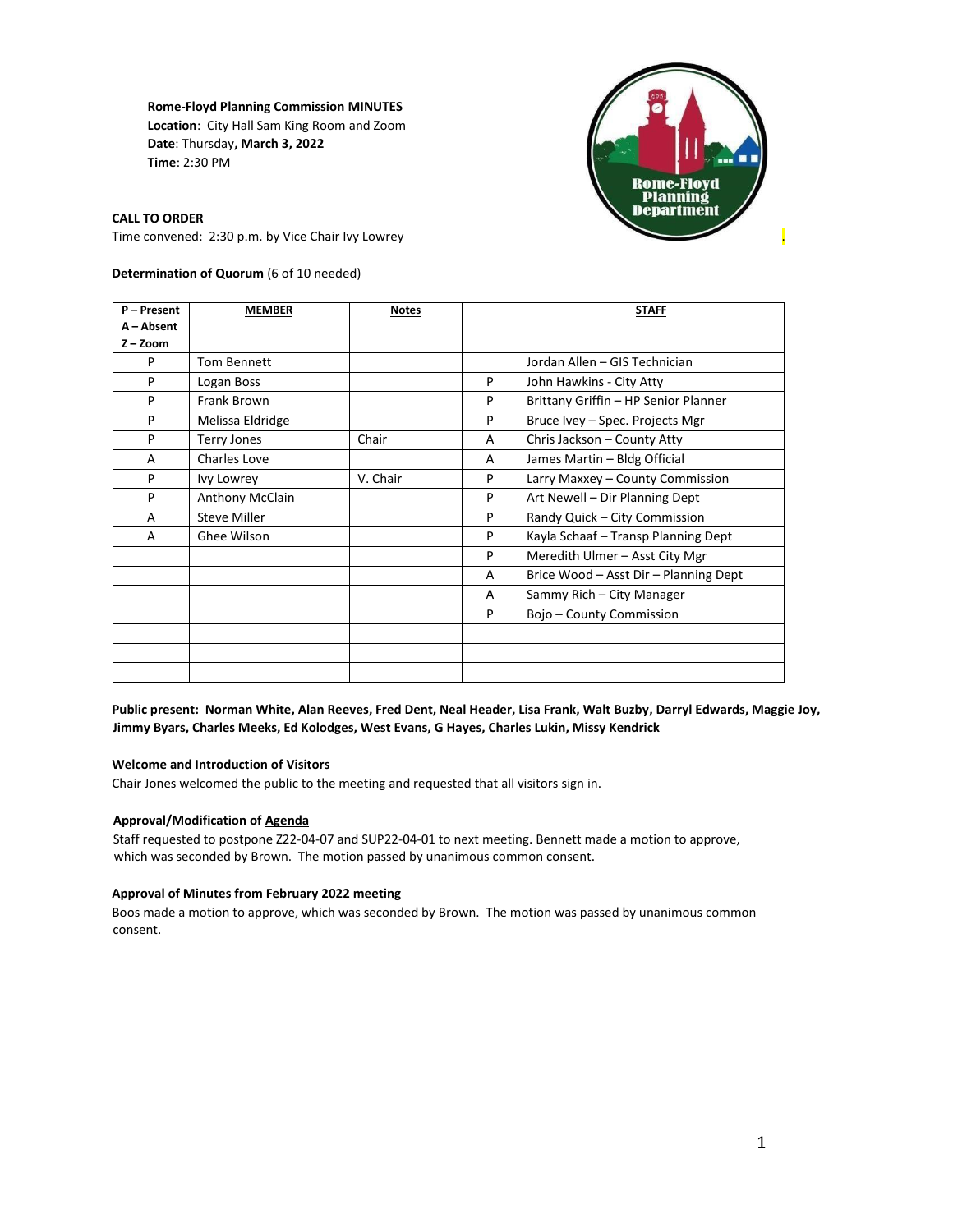#### **ULDC Text Amendment**

To amend the ULDC to remove the requirement that the Rome/Floyd Planning Commission approve any/all final subdivision plats.

|   | <b>MEMBER</b>    |   | <b>MEMBER</b> | <b>MEMBER</b>          |
|---|------------------|---|---------------|------------------------|
|   | M - Motion       |   | $S - Second$  | $AB - Abstractained$   |
| S | Tom Bennett      |   | Terry Jones   | <b>Anthony McClain</b> |
|   | Logan Boss       |   | Charles Love  | <b>Steve Miller</b>    |
|   | Frank Brown      | М | Ivy Lowrey    | Ghee Wilson            |
|   | Melissa Eldridge |   |               |                        |

Lowery made a motion to deny, which was seconded by Bennett. The motion passed by a vote of 7-0.

#### **SUBDIVISION REQUESTS:**

**SUB22-04-02** – Requests to subdivide Westbury, Phase 3, located in land lot 123, 4th district, 4th section, Floyd County, City of Rome, 30165

Keith Adams spoke in favor. No one spoke in opposition.

| Bennett made a motion to approve, which was seconded by Boss. The motion passed 7-0. |  |  |
|--------------------------------------------------------------------------------------|--|--|
|--------------------------------------------------------------------------------------|--|--|

|   | <b>MEMBER</b>    | <b>MEMBER</b>     | <b>MEMBER</b>          |
|---|------------------|-------------------|------------------------|
|   | M - Motion       | $S - Second$      | $AB - Abstractained$   |
| М | Tom Bennett      | Terry Jones       | <b>Anthony McClain</b> |
|   | Logan Boss       | Charles Love      | Steve Miller           |
|   | Frank Brown      | <b>Ivy Lowrey</b> | Ghee Wilson            |
|   | Melissa Eldridge |                   |                        |

**SUB22-04-03** – Requests to subdivide Crestwood, Phase 2, being in land lots 168 and 193 of the 23<sup>rd</sup> District and 3<sup>rd</sup> Section of Floyd County, and in the First Ward of the City of Rome, Georgia

Walt Busby spoke in favor. No one spoke in opposition.

Boss made a motion to approve, which was seconded by McClain. The motion passed 7-0.

|   | <b>MEMBER</b>    | <b>MEMBER</b> | <b>MEMBER</b>          |
|---|------------------|---------------|------------------------|
|   | M - Motion       | $S - Second$  | $AB - Abstractained$   |
|   | Tom Bennett      | Terry Jones   | <b>Anthony McClain</b> |
| м | Logan Boss       | Charles Love  | <b>Steve Miller</b>    |
|   | Frank Brown      | Ivy Lowrey    | Ghee Wilson            |
|   | Melissa Eldridge |               |                        |

#### **CITY OF ROME REZONING & SPECIAL USE PERMIT APPLICATIONS:**

### **A22-04-01**

For property at 75 Huffaker Road, Rome GA, Floyd County Tax Parcel H13X180, Applicant/Owner: BK IV Enterprise/Sydney Kinne IV Requests Annexation as shown on the provided survey with no change in zoning.

No one spoke in favor. No one spoke in opposition.

Boss made a motion to approve as submitted, which was seconded by Brown. The motion passed 7-0.

|   | <b>MEMBER</b> | <b>MEMBER</b> | <b>MEMBER</b>          |
|---|---------------|---------------|------------------------|
|   | M - Motion    | $S - Second$  | $AB - Abstractained$   |
|   | Tom Bennett   | Terry Jones   | <b>Anthony McClain</b> |
| М | Logan Boss    | Charles Love  | <b>Steve Miller</b>    |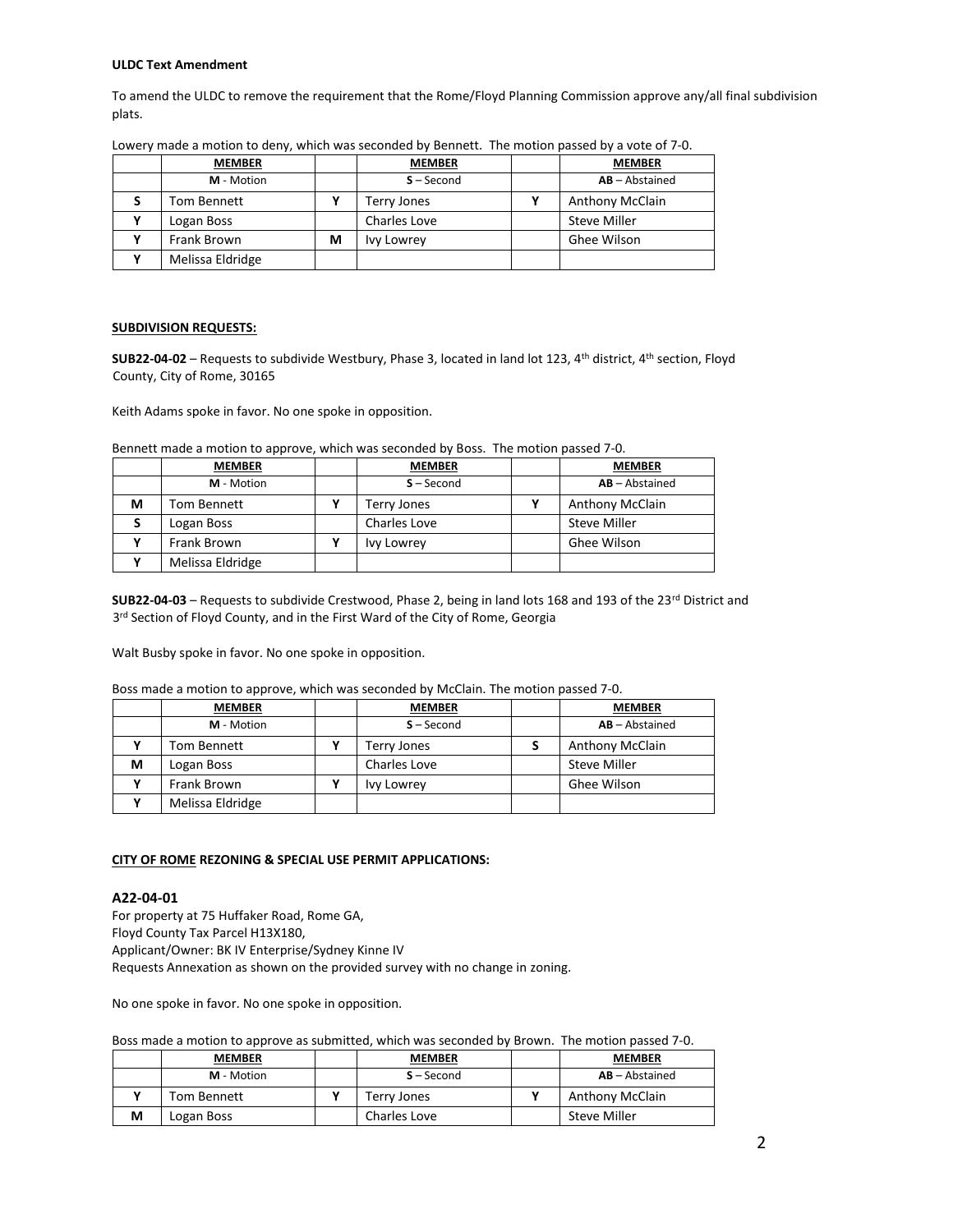|   | Frank Brown      | $\mathbf{v}$ | Ivy Lowrey | Ghee Wilson |
|---|------------------|--------------|------------|-------------|
| v | Melissa Eldridge |              |            |             |

## **Z22-01-01**

For property at Highway 411 at East Rome Bypass

Floyd County Tax Parcel(s) K15W002, K15W004, K15X259, K15X262, K15X264, K15X266, K14Z001

Applicant/Owner: Fall Leaf Residential LLC & Rome Land Company Inc.

Requests rezoning from Suburban Residential (S-R) & Community Commercial (C-C) to Multi-Family Residential (M-R)

Norman White spoke in favor. Jimmy Byars spoke in favor. Missy Kendrick spoke in favor. No one spoke in opposition.

McClain made a motion to approve with staff recommendations, which was seconded by Boss. The motion passed 7-0.

| <b>MEMBER</b>    | <b>MEMBER</b> |   | <b>MEMBER</b>          |
|------------------|---------------|---|------------------------|
| M - Motion       | $S - Second$  |   | $AB - Abstractained$   |
| Tom Bennett      | Terry Jones   | м | <b>Anthony McClain</b> |
| Logan Boss       | Charles Love  |   | <b>Steve Miller</b>    |
| Frank Brown      | Ivy Lowrey    |   | Ghee Wilson            |
| Melissa Eldridge |               |   |                        |

# **Z22-03-05**

For property at 0 Dodd Blvd,

The portions of Floyd County Tax Parcels K15X027, K15X021, J15W456, J15W455, as shown on the site plan,

Applicant/owner First National Community Bank/Randall Shields

Project developer spoke in favor. No one spoke in opposition.

McClain made a motion to approve, which was seconded by Boss. The motion passed 7-0.

| <b>MEMBER</b>    | <b>MEMBER</b>     |   | <b>MEMBER</b>          |
|------------------|-------------------|---|------------------------|
| M - Motion       | $S - Second$      |   | $AB - Abstractained$   |
| Tom Bennett      | Terry Jones       | м | <b>Anthony McClain</b> |
| Logan Boss       | Charles Love      |   | <b>Steve Miller</b>    |
| Frank Brown      | <b>Ivy Lowrey</b> |   | Ghee Wilson            |
| Melissa Eldridge |                   |   |                        |

## **Z22-04-01**

For property at 0 Division Street,

Floyd County Tax Parcel I13Z031,

Applicant/Owner: Mark Brewster/Fairbanks Company

Requests rezoning from Heavy Industrial (H-I) to Light Industrial (L-I) for the portion of the property shown on the provided plat.

Mark Brewster spoke in favor. No one spoke in opposition.

Lowery made a motion to approve, which was seconded by Brown. The motion passed 7-0.

| <b>MEMBER</b>    |   | <b>MEMBER</b> | <b>MEMBER</b>          |
|------------------|---|---------------|------------------------|
| M - Motion       |   | $S - Second$  | $AB - Abstractained$   |
| Tom Bennett      |   | Terry Jones   | <b>Anthony McClain</b> |
| Logan Boss       |   | Charles Love  | <b>Steve Miller</b>    |
| Frank Brown      | М | Ivy Lowrey    | Ghee Wilson            |
| Melissa Eldridge |   |               |                        |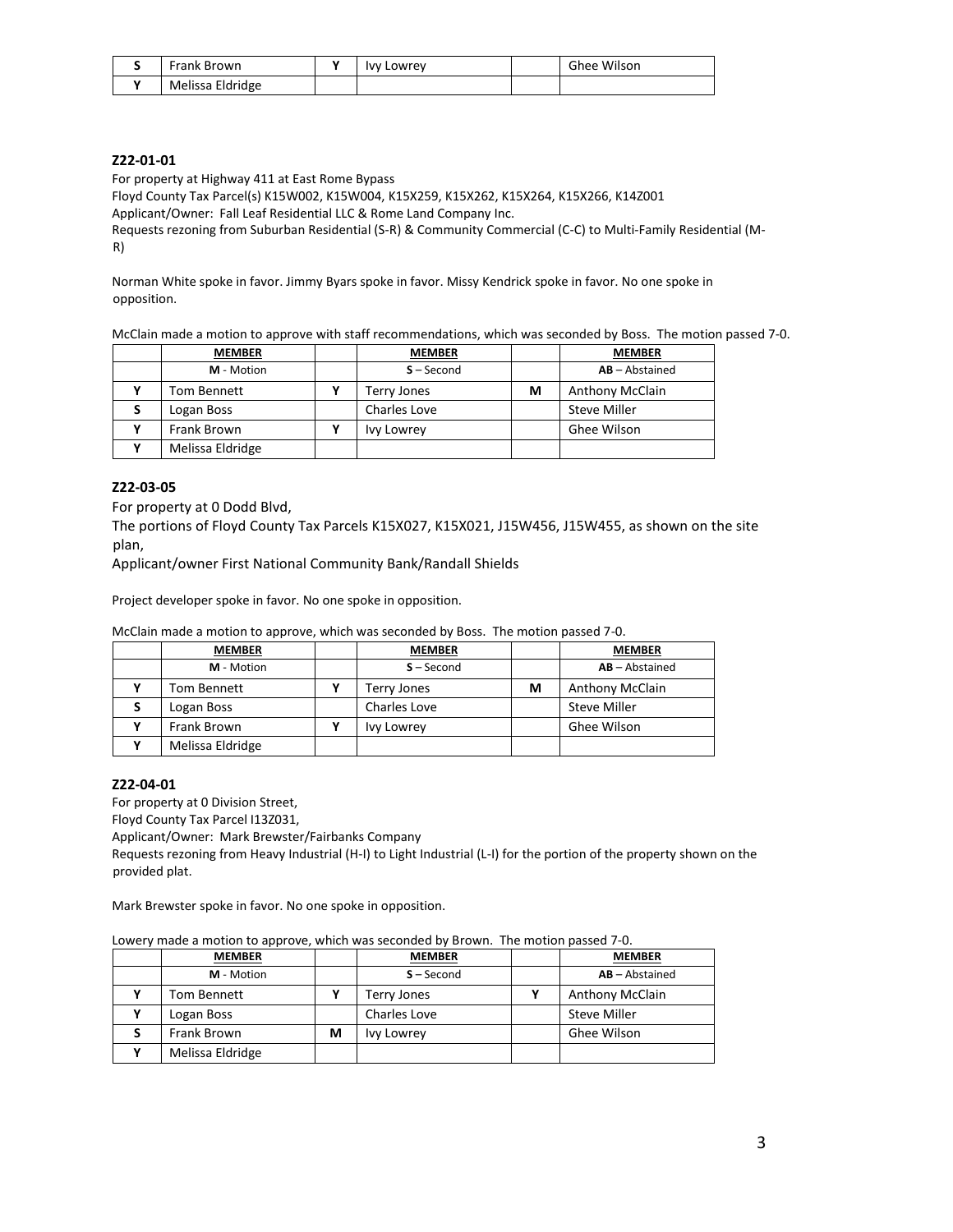### **Z22-04-06**

For property at 145 John Davenport Drive, Floyd County Tax Parcel I13Z094A, I13Z094, I13Z093 Applicant/Owner: Charles Hardin/Crew Investments, Inc. Requests rezoning from Community Commercial (CC) to Light Industrial (LI).

SES representative spoke in favor. Bagby spoke in favor. No one spoke in opposition.

|   | <b>MEMBER</b>    |   | <b>MEMBER</b> | <b>MEMBER</b>          |
|---|------------------|---|---------------|------------------------|
|   | M - Motion       |   | $S - Second$  | $AB - Abstractained$   |
|   | Tom Bennett      | N | Terry Jones   | <b>Anthony McClain</b> |
| S | Logan Boss       |   | Charles Love  | <b>Steve Miller</b>    |
|   | Frank Brown      | М | Ivy Lowrey    | Ghee Wilson            |
|   | Melissa Eldridge |   |               |                        |

#### Lowery made a motion to approve with conditions, which was seconded by Boss. The motion passed 6-1.

## **Z22-04-08**

For property at 0 Division Street and 100 Marble Way

Floyd County Tax Parcels I13X016, I13X015 and I13X017, as shown on the provided plat Applicant/Owner: Rome Floyd County Development Authority Requests rezoning from Office Institutional (O-I) to Heavy Industrial (H-I).

Missy Kendrick spoke in favor. She explained the site is intended to be a class A industrial area. No one spoke in opposition.

Boss had a concern the rezoning was the not the most appropriate use of the space. Kendrick explained the intent is to keep some of the existing buildings on the property.

| Brown made a motion to approve with conditions, which was seconded by Boss. The motion passed 7-0. |  |  |
|----------------------------------------------------------------------------------------------------|--|--|
|----------------------------------------------------------------------------------------------------|--|--|

|   | <b>MEMBER</b>    | <b>MEMBER</b>     | <b>MEMBER</b>          |
|---|------------------|-------------------|------------------------|
|   | M - Motion       | $S - Second$      | $AB - Abstractained$   |
|   | Tom Bennett      | Terry Jones       | <b>Anthony McClain</b> |
|   | Logan Boss       | Charles Love      | <b>Steve Miller</b>    |
| м | Frank Brown      | <b>Ivy Lowrey</b> | Ghee Wilson            |
|   | Melissa Eldridge |                   |                        |

### **FLOYD COUNTY REZONING & SPECIAL USE PERMIT APPLICATIONS**

#### **Z22-04-02**

For property at 0 Lombardy Way and 0 Milco Place, Floyd County Tax Parcel J15X386 and J15X385, Applicant/Owner: Larry Ashley Requests rezoning from High Density Traditional Residential (HTR) to Heavy Commercial (H-C).

Jim Gibbons spoke in favor and requested no landscape buffer as staff recommended. No one spoke in opposition.

Jones spoke about a concern of a sound barrier on the property.

Lowery made a motion to approve *without* the staff's recommendation, which was seconded by Boss. The motion passed 6-0.

|    | <b>MEMBER</b>    |   | <b>MEMBER</b>     | <b>MEMBER</b>          |
|----|------------------|---|-------------------|------------------------|
|    | M - Motion       |   | $S - Second$      | $AB - Abstractained$   |
| AB | Tom Bennett      |   | Terry Jones       | <b>Anthony McClain</b> |
|    | Logan Boss       |   | Charles Love      | <b>Steve Miller</b>    |
|    | Frank Brown      | м | <b>Ivy Lowrey</b> | Ghee Wilson            |
|    | Melissa Eldridge |   |                   |                        |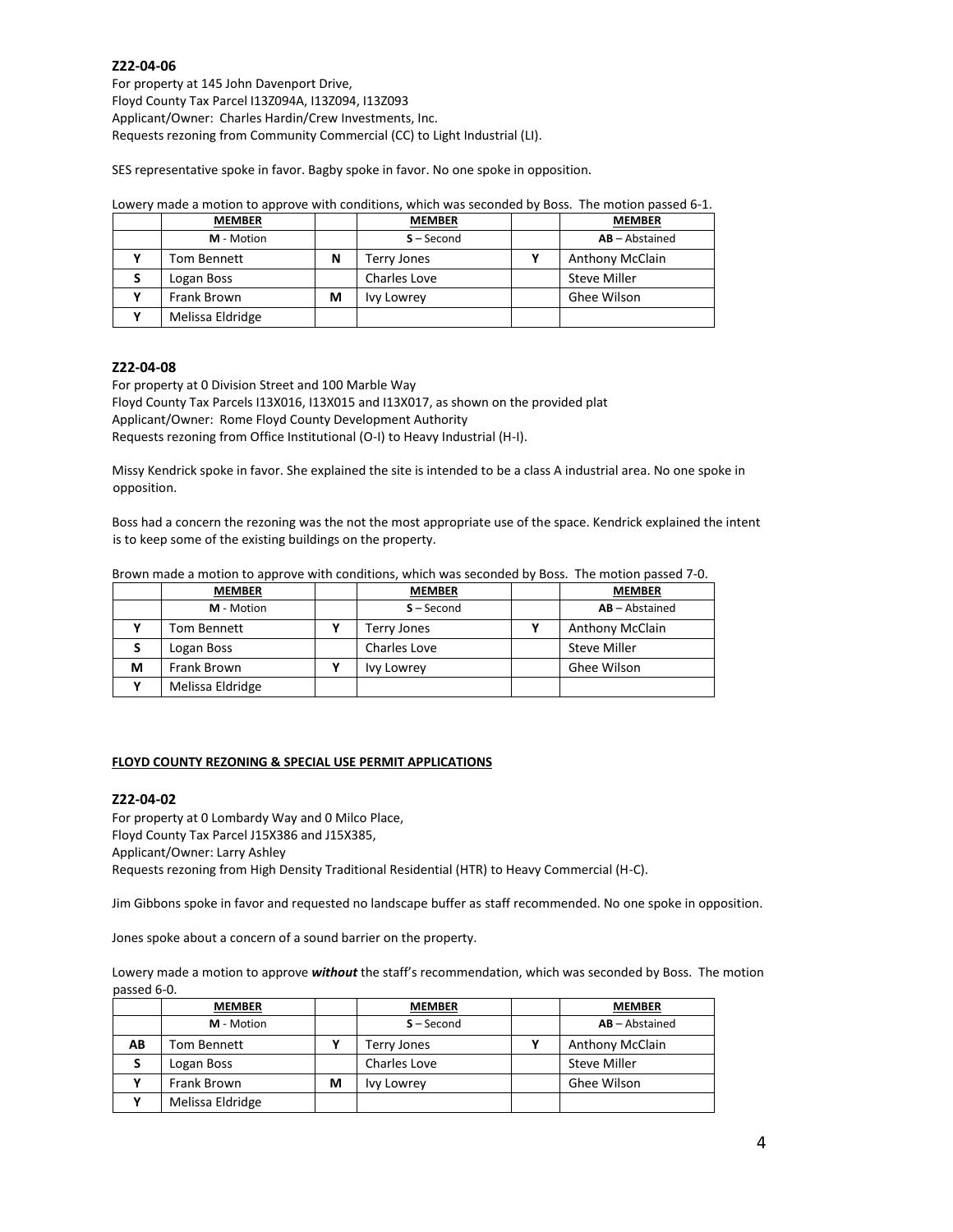## **SUP22-04-01, Z22-04-03**

For property at 125 Davis Road, Floyd County Tax Parcel F18027, F18026 and F18025, Applicant/Owner: Alan Reeves/Big Cedar Festival Groups LLC Requests rezoning from Suburban Residential (S-R) to Agricultural Residential (A-R) and a special use permit for an event venue.

Alan Reeves spoke in favor. No one spoke in opposition.

Lowery had concerns about the space becoming a more active event venue. Are there facilities on the property to accommodate multiple large events?

|   | <b>MEMBER</b>    | <b>MEMBER</b> | <b>MEMBER</b>          |
|---|------------------|---------------|------------------------|
|   | M - Motion       | $S - Second$  | $AB - Abstractained$   |
|   | Tom Bennett      | Terry Jones   | <b>Anthony McClain</b> |
| М | Logan Boss       | Charles Love  | <b>Steve Miller</b>    |
|   | Frank Brown      | Ivy Lowrey    | Ghee Wilson            |
|   | Melissa Eldridge |               |                        |

Boss made a motion to postpone, which was seconded by McClain. The motion passed 7-0.

## **SUP22-04-01, Z22-04-03**

For property at 125 Davis Road,

Floyd County Tax Parcel F18027, F18026 and F18025,

Applicant/Owner: Alan Reeves/Big Cedar Festival Groups LLC

Requests rezoning from Suburban Residential (S-R) to Agricultural Residential (A-R) and a special use permit for an event venue.

Alan Reeves spoke in favor. No one spoke in opposition.

Lowery had concerns about the space becoming a more active event venue. Are there facilities on the property to accommodate multiple large events?

Boss made a motion to postpone, which was seconded by McClain. The motion passed 7-0.

|   | <b>MEMBER</b>    | <b>MEMBER</b> | <b>MEMBER</b>          |
|---|------------------|---------------|------------------------|
|   | M - Motion       | $S - Second$  | $AB - Abstractained$   |
|   | Tom Bennett      | Terry Jones   | <b>Anthony McClain</b> |
| М | Logan Boss       | Charles Love  | Steve Miller           |
|   | Frank Brown      | Ivy Lowrey    | Ghee Wilson            |
|   | Melissa Eldridge |               |                        |

## **Z22-04-09**

For the property at 1 Goodman Road Floyd County Tax Parcel K13Z075, K13Z061, K13Z060, K13Z059, K13Z076 Applicant/Owner: Caleb-Ratliff/Chris Hayes Requests rezoning from Suburban Residential (S-R) to Office Institutional (O-I)

West Evans spoke in favor. Ratliff spoke in favor. Charles Meeks spoke in opposition. Meeks was concerned with noise and sound pollution should the church decide to expand.

| McClain made a motion to approve, which was seconded by Bennett. The motion passed 7-0. |  |  |
|-----------------------------------------------------------------------------------------|--|--|
|-----------------------------------------------------------------------------------------|--|--|

| <b>MEMBER</b> | <b>MEMBER</b>     |   | <b>MEMBER</b>          |
|---------------|-------------------|---|------------------------|
| M - Motion    | $S - Second$      |   | $AB - Abstract$        |
| Tom Bennett   | Terry Jones       | М | <b>Anthony McClain</b> |
| Logan Boss    | Charles Love      |   | Steve Miller           |
| Frank Brown   | <b>Ivy Lowrey</b> |   | Ghee Wilson            |